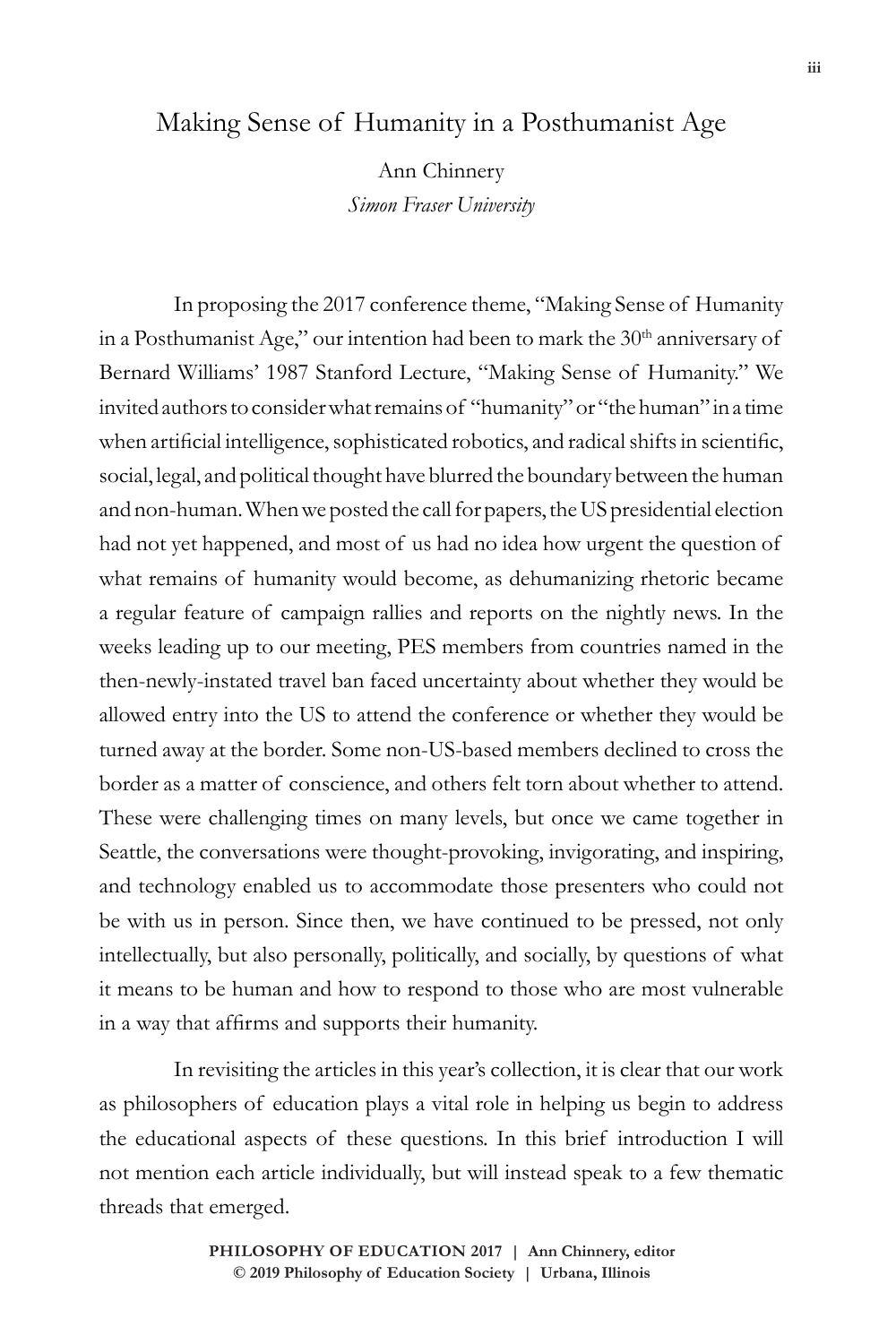The three Featured Essays all take on the conference theme explicitly, but from quite different angles. Stephanie Mackler's, "Raising a Human: An Arendtian Inquiry into Child-rearing in a Technological Era," offers a critique of the proliferation of methods and techniques of parenting, calling instead for a recognition of the parent-child relationship as between human beings navigating their world(s). In "Educating Cyborgs" Ben Kotzee disentangles the metaphysical and epistemological arguments for reconceiving what we mean when we talk about the mind. He argues that it is not the mind (or learning) that extends into technology, but rather it is our use of technology that has become extended. Oded Zipory's "Gabriel Marcel and the Possibility of Non-anthropocentric Hope in Environmental Education" rejects the romantic approach to hope in environmental education, arguing instead for Marcel's concept of hope as a mystery that involves the human and the non-human, and which rejects technocratic and anthropocentric approaches towards nature.

This collection also includes articles that address the conference theme through strands of scholarship not often represented at PES. Adam Greteman's "Queer Replication: Viral Gifts in the 21st Century," for example, asks how the transmission and replication of HIV via barebacking disrupts education's normative logics of health and reproduction. And in "Fabricating the Posthuman Child in Early Childhood Education and Care," Therese Lindgren and Magdalena Sjöstrand Öhrfelt explore how the fiction of "the posthuman child" is created through educational research and policy, as a response to the crises of our time.

Another thematic thread that emerged is a focus on the ecological aspects of posthumanism and posthumanist discourses. In "Holding the Pieces: Pedagogy Beyond Disruptive Environmental Education," David Chang explores the emotional pitfalls that threaten to ensnare students as they come to understand the implications of the ecological crisis; and in her "Reclaiming Human Vulnerability in the Age of Anthropocene," Huey-Li Li argues that modern schooling must embrace and engage ecological and human vulnerability in order to assume ethical responsibilities for mitigating the ongoing ecological decline. Claudia Ruitenberg's "Barefoot in the Kitchen: New Materialism, Education, and Reproductive Labor" takes up Jane Roland Martin's argument for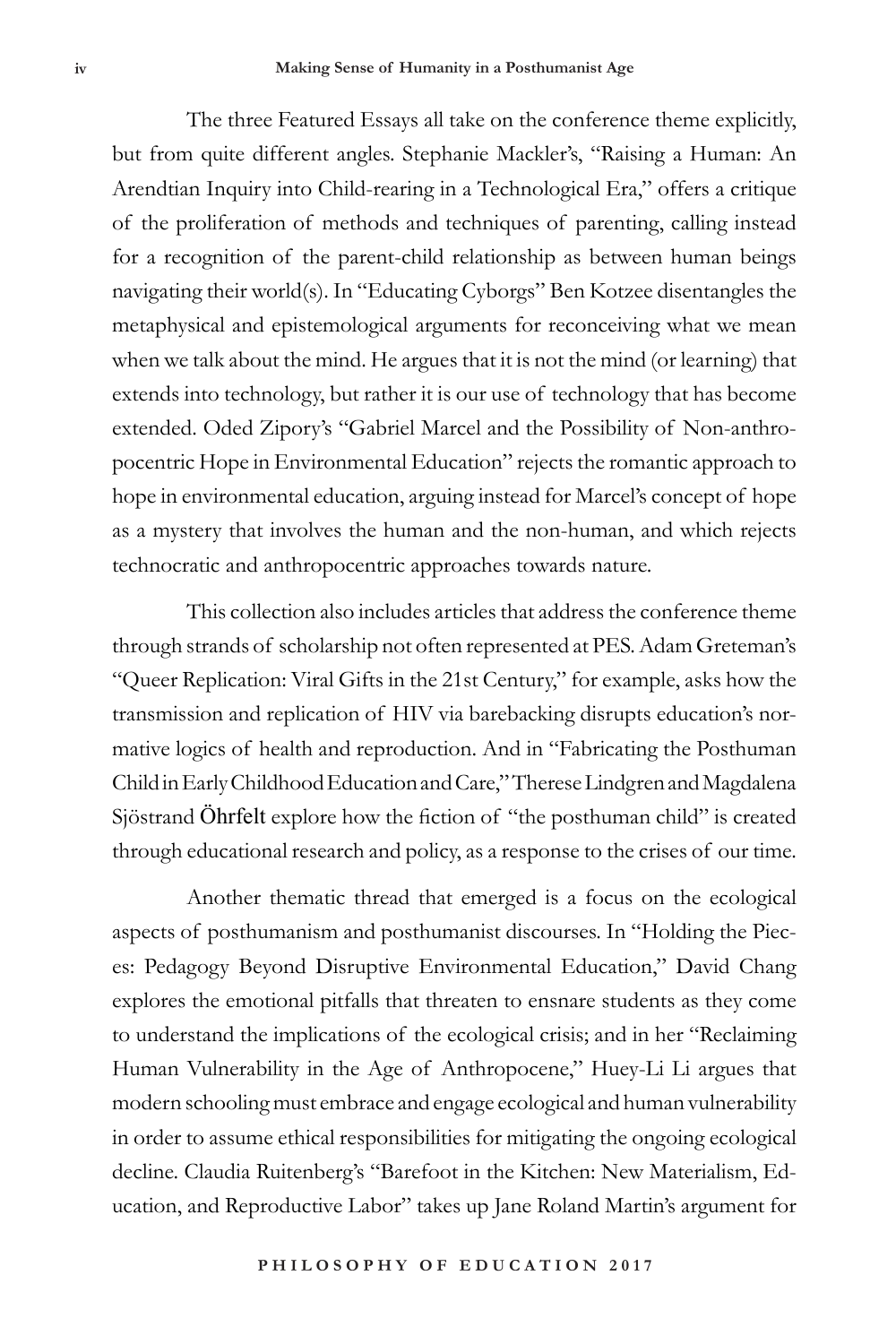education in the reproductive processes associated with the home, but explores it through a new materialist lens, focusing on the ecological-political role of reproductive labor.

In contrast to articles that focus on the "post" in posthumanism, several authors took the theme as an opportunity to argue for reclaiming a space for the human and the cultivation of humanity in education. Examples of this approach include Stephanie Burdick-Shepard's "Cultivating Childhood Friendships as an Educative Aim: Virginia Woolf 's Non-Humanist, Humanist Challenge to Philosophers of Education," Naoko Saito's "Excellent Sheep or Wild Ducks? Reclaiming the Humanities for Beautiful Knowledge," and Cara Furman's "To Be at Home: Including Each Human in the Classroom." The collection is rounded out by excellent papers on a variety of perennial PES themes such as democratic education, neoliberalism and the politics of education more broadly, moral education, and the arts in education.

In addition to the refereed contributions, the collection includes Georgia Warnke's Distinguished Invited Essay, "Historical Understanding and the Blemish of Extraordinary Moral Legacies." Warnke turns to philosophical hermeneutics to articulate a pluralist interpretive framework, as a path between the triumphalist discourses of American exceptionalism and the realism of Charles Mills and others who insist that the US is a fundamentally racial polity. In her response to Warnke, Kal Alston draws on teacher Abel Meeropol's 1937 poem, "Strange Fruit" (later made famous by Billie Holiday's song recording), and Frederick Douglass, to name the urgency of what is at stake, and the risks and "potential cost of interpretive slip and fall," in a hermeneutic framing.

Finally, Deborah Kerdeman's Presidental Essay, "Pulled Up Short: Exposing White Privilege," gives us a glimpse of the philosopher as teacher, as she recalls a conversation with her doctoral students that gave her new insight into white privilege and her self-understanding. Kerdeman argues that while such experiences of being pulled up short cannot be planned or predicted, they have the potential to be profoundly educative. In responding to Kerdeman, Ron Glass draws on the Black Lives Matter movement's taking up of the notion of being "woke," not as a critical moment or an encounter, but as an ongoing embodied